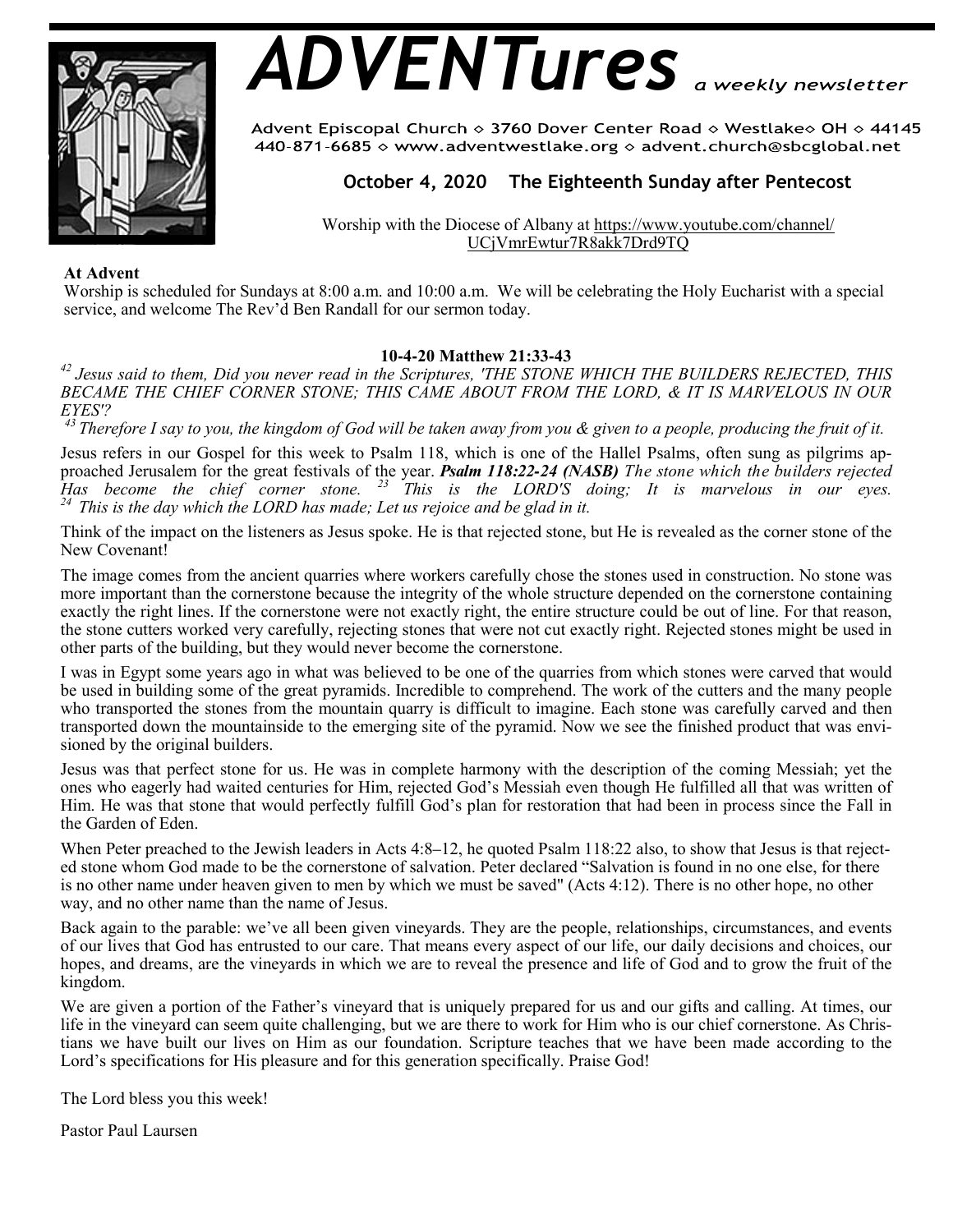#### **This Week at Advent**

#### **Sunday, October 4**

| $8:00$ a.m.  | <b>No Service</b>     |  |
|--------------|-----------------------|--|
| $10:00$ a.m. | <b>Holy Eucharist</b> |  |

#### **Monday, October 5**

**Tuesday, October 6**

#### **Wednesday, October 7**

| $7:00$ a.m. | Men's Bible Study at Advent    |
|-------------|--------------------------------|
| $7:00$ a.m. | Wednesday Morning Prayer Group |
| $7:00$ p.m. | The Praise Community           |

**Thursday, October 8 7:00 p.m.** Dar's Happy Hour Zoom Meeting

## **Sunday, October 11**

| $8:00$ a.m.  | <b>Holy Eucharist</b> |
|--------------|-----------------------|
| $10:00$ a.m. | <b>Holy Eucharist</b> |

## **Prayer Request**

| <b>Health and Recovery</b>                                |                    |                      |  |  |
|-----------------------------------------------------------|--------------------|----------------------|--|--|
| Lillian Kwasny                                            | Dave Luptak        | Joan Joye            |  |  |
| Mary Lou Dixon                                            | Marilyn Decker     | <b>Stacey Smith</b>  |  |  |
| Bob Allen                                                 | Karen Zolar        | Rose Walker          |  |  |
| Barb Frank                                                | Lois Zolar         | Arthur Beel          |  |  |
| Michael Uhrich                                            | <b>Sharon Rice</b> | George Belinsky      |  |  |
| Bill & Judy Arkley                                        | <b>Steve Boyce</b> | <b>Shirley Moore</b> |  |  |
| Marcia Duennes                                            | Lucille Benedict   |                      |  |  |
| Friends of Advent                                         |                    |                      |  |  |
| Toni Kulma, wife of Pastor Kulma                          |                    | Fr. Richard Lutz     |  |  |
| Ken and Jim                                               |                    | <b>Betty Clark</b>   |  |  |
| Eliza Jennings residents                                  |                    |                      |  |  |
| Liz Schilling, friend of JoAnn Beck                       |                    |                      |  |  |
| Pastor Joyce Williams, friend of Bev Cummings             |                    |                      |  |  |
| Stella, friend of Bev Cummings                            |                    |                      |  |  |
| Tina, friend of Bev Cummings                              |                    |                      |  |  |
| Jan, friend of Bev Cummings                               |                    |                      |  |  |
| <b>Residents of Pinzone Tower</b>                         |                    |                      |  |  |
| Will Hayes, friend of Cynthea Sabolich                    |                    |                      |  |  |
|                                                           |                    |                      |  |  |
| Comfort                                                   |                    |                      |  |  |
| For Bill Arkley and family at the passing of his mother.  |                    |                      |  |  |
| For Jason and Khoa Evans and family at the passing of Ja- |                    |                      |  |  |
| son's mother, Beverly Evans                               |                    |                      |  |  |
| <b>Safety Protection</b>                                  |                    |                      |  |  |
| Dovid Artilor Detective for Cleveland Delice              |                    |                      |  |  |

David Arkley, Detective for Cleveland Police Son of Bill & Judy Arkley Rachel Moffitt, ER Nurse daughter of Bill & Judy Arkley

*Please contact the church office if you would like your name added or removed from our list.*

## **Server Schedule Today, October 4**

**8:00 a.m.** 

**Assistant** None

# **10:00 a.m.**

**Assistant** Dick McCormick Lector Dick McCormick

**Prayers of the People** Dick McCormick (Form 5)

Ushers Peter Meckes & Teddi Augustine

**Intercessory Prayer** Ray Busony

**Counter** Anne Crothall (10/5)

**Close Advent Ray Busony** 

## **Next Sunday, October 11**

## **8:00 a.m.**

**Assistant** Dick McCormick

**10:00 a.m.**

**Assistant** Denise Geyer-Keller

**Lector** Denise Geyer-Keller

**Prayers of the People** Denise Geyer-Keller (Form 6)

**Ushers** Jan & Jerry Nagy

**Intercessory Prayer** Bev Cummings

**Counter** Anne Crothall (10/11)

**Close Advent** Peter Meckes

## **OCTOBER Birthdays**

- 11 Max Gage 20 Alex Dzurec
	-
- 14 Peter Meckes Kaylei Evans<br>
16 Art Decker 25 Jan Nagy

 **OCTOBER Anniversaries**

- 25 Jan Nagy
- 18 Liz Urbas 31 Robert Allen
	-
- 8 John & Anne Crothall



A memorial service for Beverly Evans (Mother of Jason Evans) is schedule for Saturday, October 10, 2:00 p.m. here at Advent.